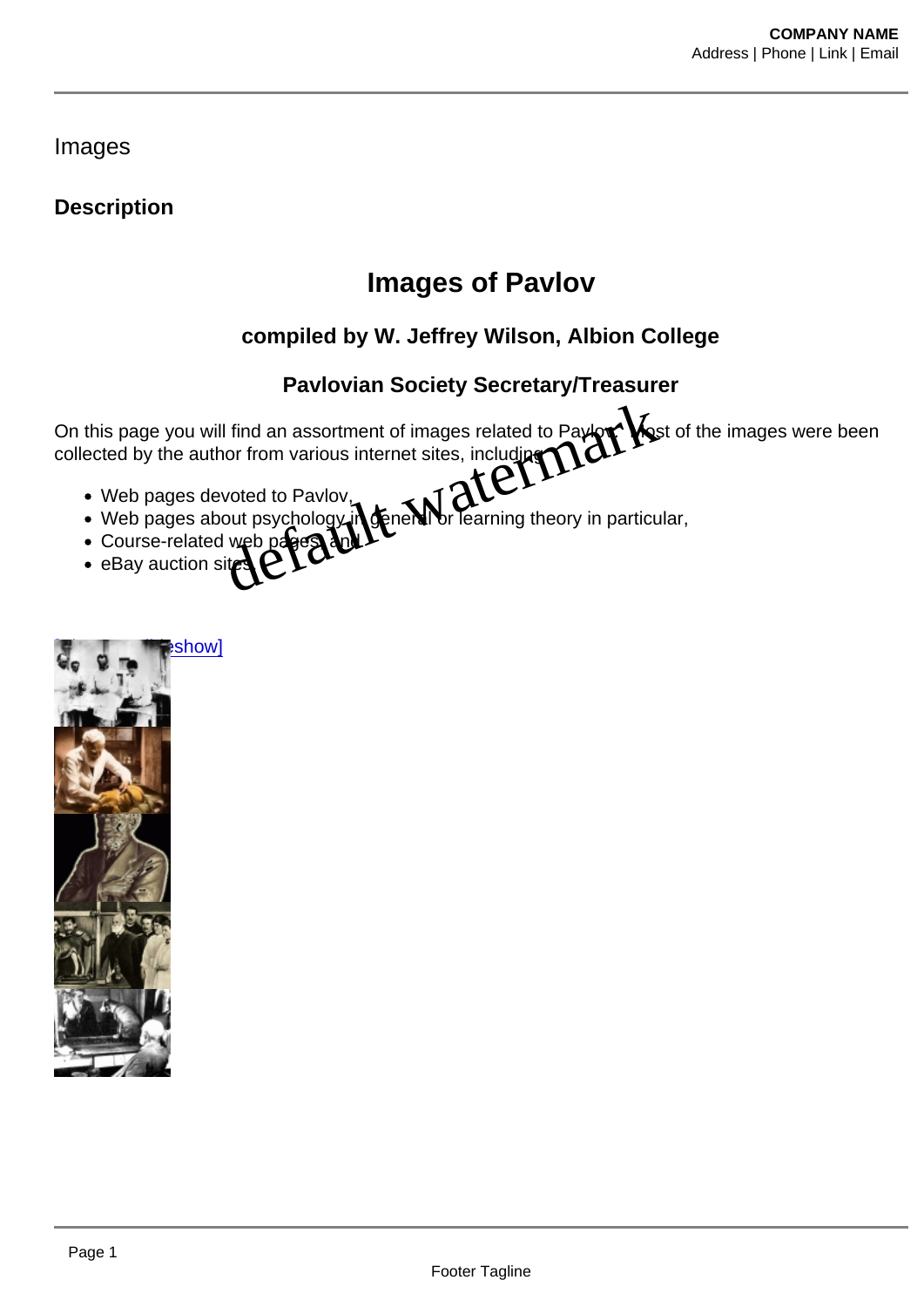default watermark

Click on an image to view it in full size, then use your back arrow to return to this page. Here are some photos provided by Larry Cahill (UC Irvine) taken during a visit to Pavlov's office and lab. We thank him for his generosity.

… the attached images, taken when i had the chance with my family to visit his office/lab a few years ago. I thought in particular the pictures without me or my family might be of some use, so i pass them along. I only have one of his office and it has me in it, unfortunately.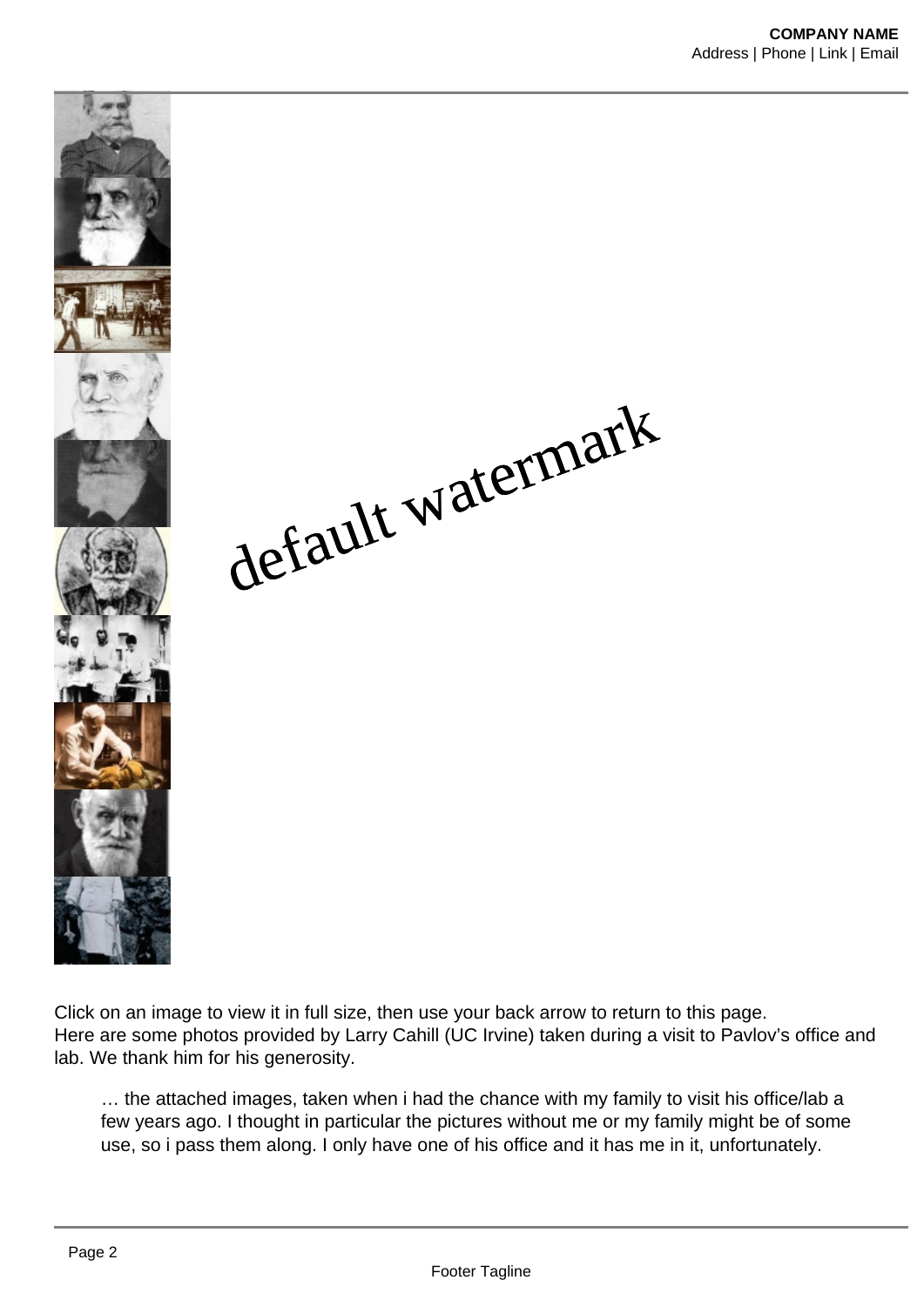The one with the chair, which unfortunately also has me posing in front of it, is just cool- its was Pavlov's personal chair. He dug the hole himself as he was a very efficient man, and he found he could grab the chair and move it more easily that way. The room in which he trained the dogs is literally freely hanging, thus sways slightly when you enter it. he did this to achieve as complete isolation of the training situation from all noise/movement etc as

|    | to achieve as complete isolation of the training situation from all holse/movement etc as<br>Image not found or type                                                                                                                                                                                         |
|----|--------------------------------------------------------------------------------------------------------------------------------------------------------------------------------------------------------------------------------------------------------------------------------------------------------------|
| Im | atch the<br>animals as training occurred. again, i thought maybe the pics without me or motal<br>ily in it<br>mighthere of interest to the society. The entire building, as many know, was alled<br>s "Tower<br>of Sile, 2," and was built just for him.<br>default watermark<br>a not found or type unknown |
|    |                                                                                                                                                                                                                                                                                                              |
|    | Page 3<br>Footer Tagline                                                                                                                                                                                                                                                                                     |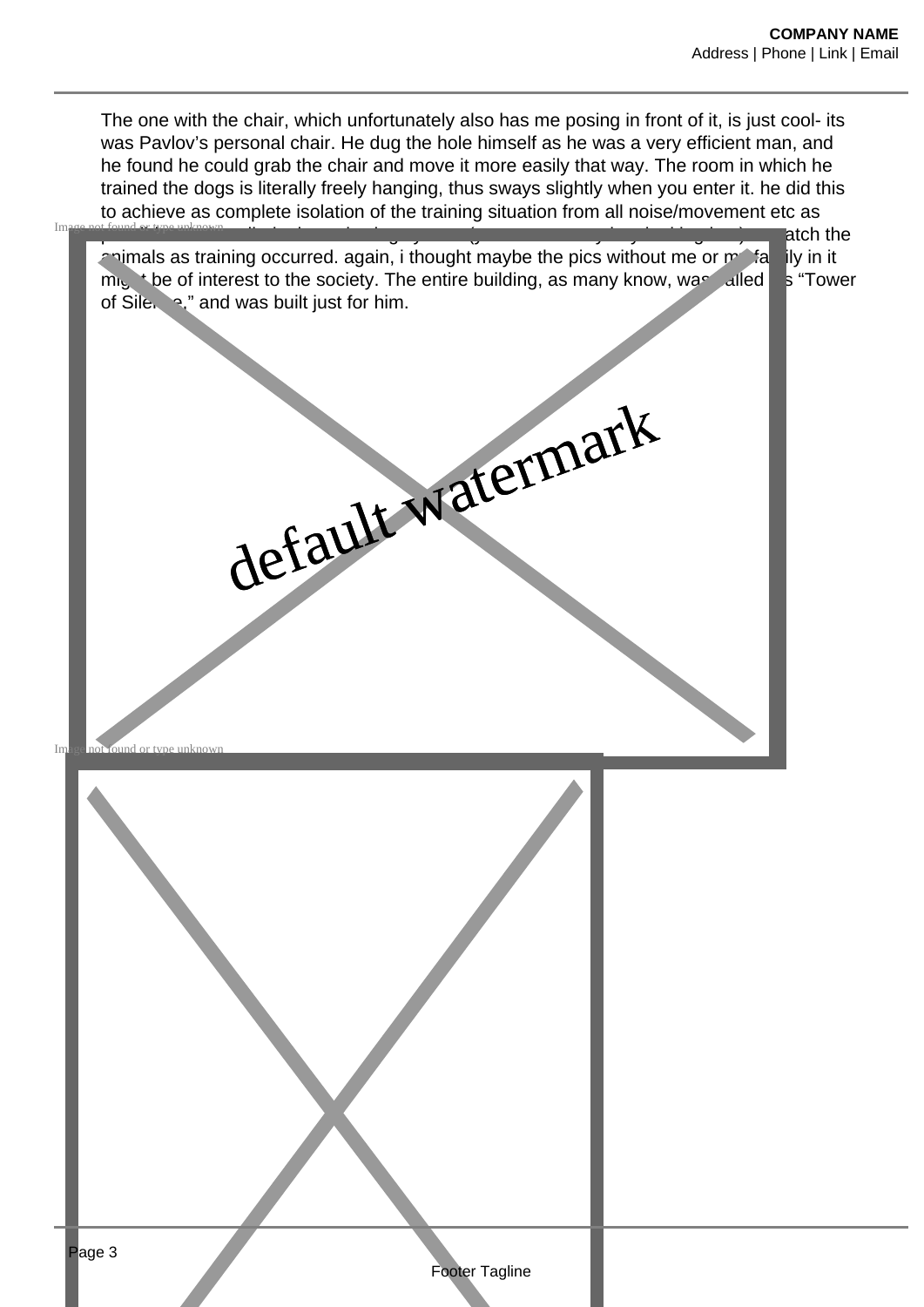

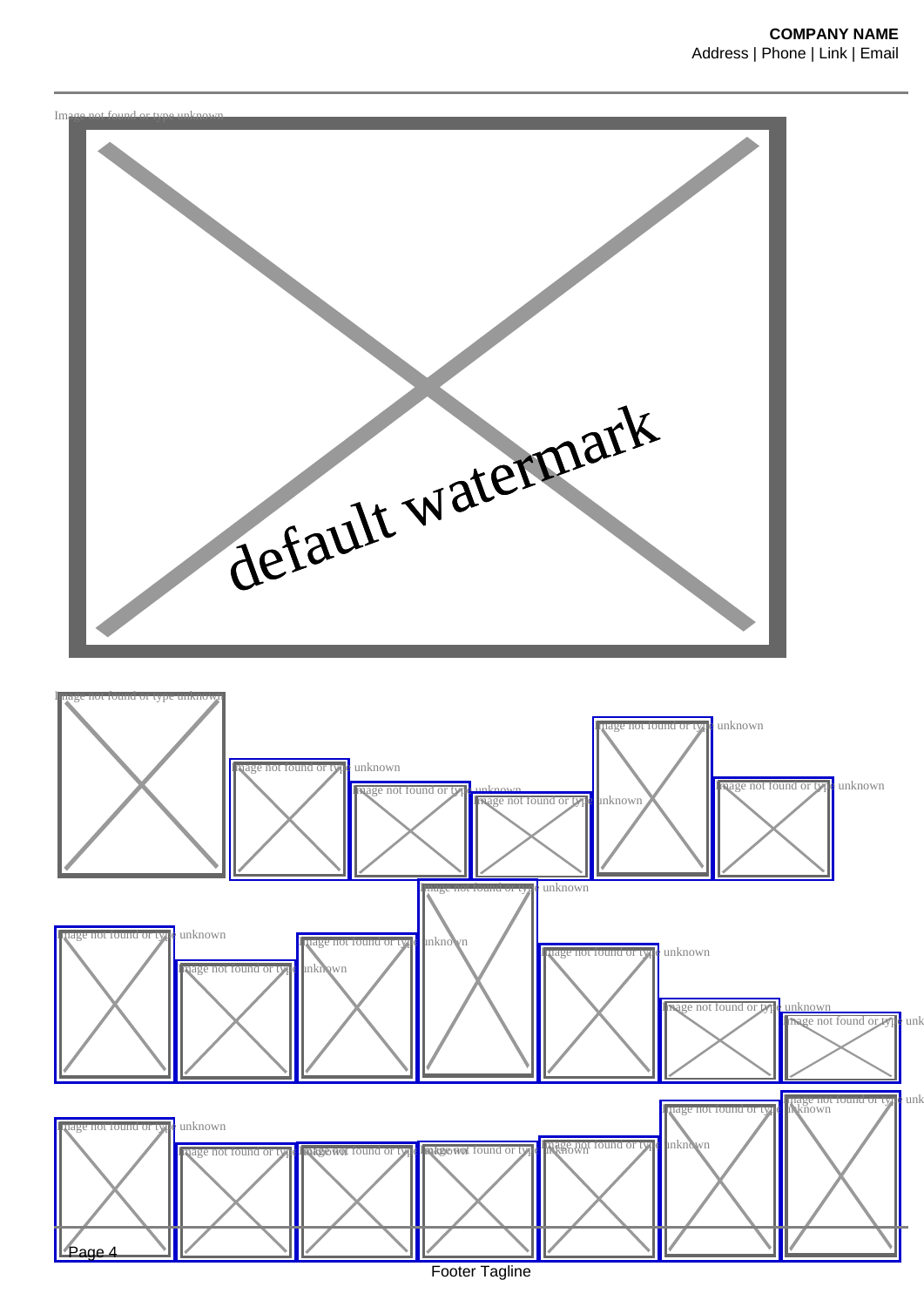| <u>tage not tound or g</u><br>V | pe unknown |
|---------------------------------|------------|
|                                 |            |

Photos below were graciously provided to the Society by Chris Spatz at Hendrix College, on his quest for Pavlov's "Statue to the Experimental Dog." Chris' commentary appears with the photos. [NOTE: Links to the photos are broken, but I have left the descriptions in the hope that I can resurrect the images. WJW]

[Pictures were](http://www.pavlovian.org/images/PICTURE1.JPG) taken during a trip to St Petersburg in the summer of 1998. I had heard of "a statue that Pavlov erected to 'the experimental dog'" No one in St Petersbury seemed to know anything about it. Many academics knew Pavlov, "the father of reflexe of that was about the limit of their knowledge. Finally, a driver at the hotel said heard of the statute and indicated a section of the city. Looking at a map, we found Academician Pavlov Street. We headed there. Here is picture of that avenue, with me standing on the sidewalk. Across the street is an iron fence and beyond that a junglelike area.**I** during a trip to St Petersburg in the summer of 1998. We<br>e experimental dog" No one in St Petersburg a sended to k<br>ew Pavlov, "the father of reflexed to that was about the<br>diver at the hotel said has about the statute and

The part[y that Saturday](http://www.pavlovian.org/images/PICTURE3.JPG) morning was Thea and me, our friends Bruce and Pat Haggard (he teaches biology at Hendrix), my hephew who works for Mars, Inc in Russia, and his Russian girlfriend.

My idea in that if there is a statue, it must be over the fence on the other side of Academician Pavlov street. I've come from halfway around the world, so over the fence I go.

**Work my way through the growth (my nephew Dan is right behind me – the rest of the party is** standing on the street side of the locked gate that leads into the area). I pull back a bough of a bush and here's what I see. In age not found or the unknown

Well, it isn't a statue s[o much as it is a](http://www.pavlovian.org/images/PICTURE6.JPG) fountain. The pedestal is about 6 feet tall and the dog is about 3 feet tall. The dog is of indeterminate breed (composite breed, might be a better description). The fountain is working (a big surprise). The water is coming from the mouths of some 8 or so dog heads that are near the top of the pedestal. [These dog hea](http://www.pavlovian.org/images/PICTURE5.JPG)ds are clearly recognizable as different breeds. Beneath the fountain heads are four bronze panels, each with a scene and an inscription. Here's another view of the fountain.

[The next pictu](http://www.pavlovian.org/images/picture12.jpg)re shows one of the bronze panels with a dog on a table. The inscription translates as: Let the dog, which has been a helper and a friend of humans since the prehistoric era, be sacrificed to science, but our dignity always obliges us to accomplish this process without any unnecessary suffering."